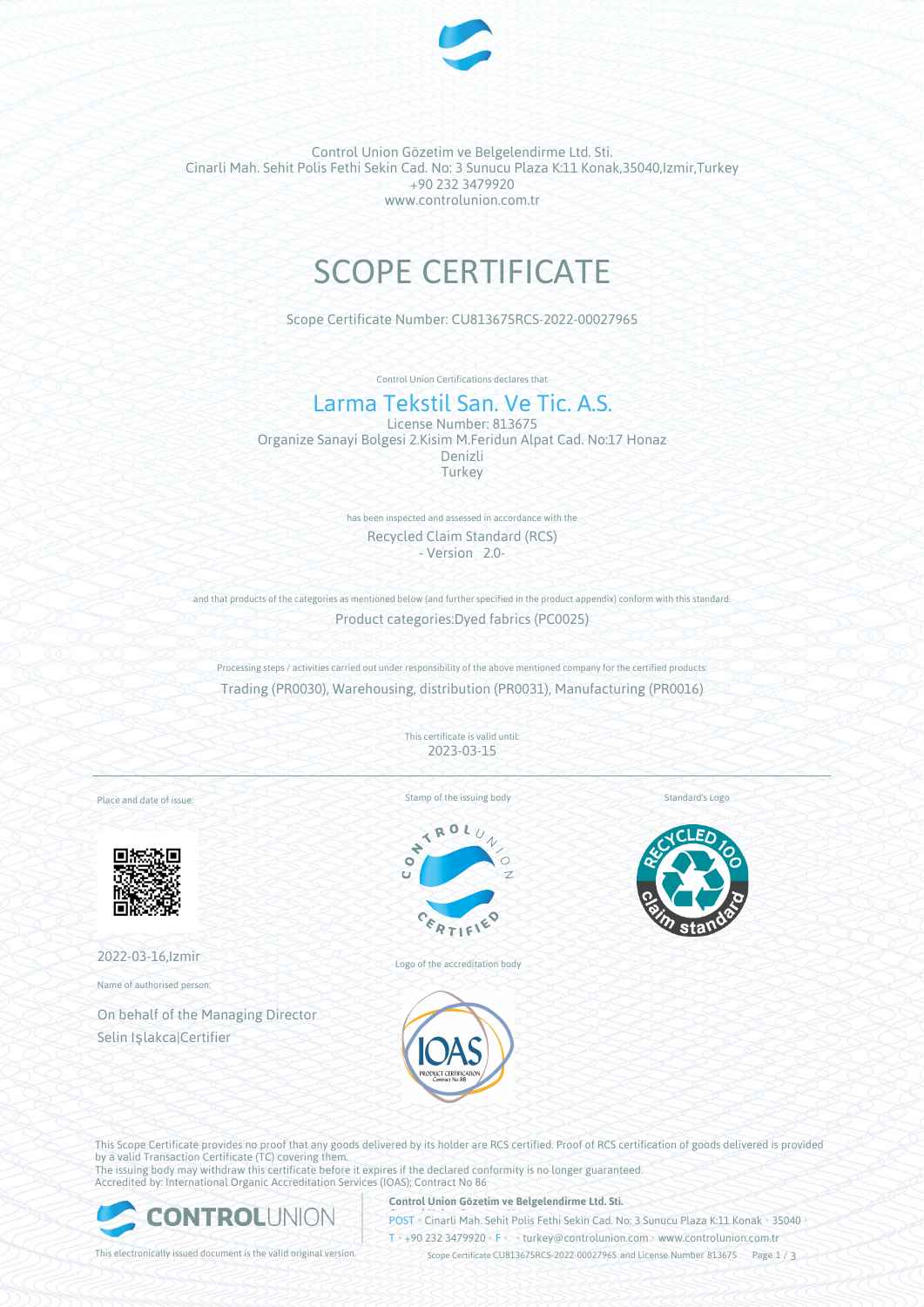

### Control Union Gözetim ve Belgelendirme Ltd. Sti. Cinarli Mah. Sehit Polis Fethi Sekin Cad. No: 3 Sunucu Plaza K:11 Konak,35040,Izmir,Turkey +90 232 3479920 www.controlunion.com.tr

**Larma Tekstil San. Ve Tic. A.S. Recycled Claim Standard (RCS)**

## **Products Appendix to Certificate no.CU813675RCS-2022-00027965**

In specific the certificate covers the following products:

| <b>Product category</b> | <b>Product details</b> | <b>Material composition</b>                  | Label grade                           |
|-------------------------|------------------------|----------------------------------------------|---------------------------------------|
| Dyed fabrics (PC0025)   | Woven fabrics (PD0059) | 100.0%Recycled post-consumer Cotton (RM0107) | <b>Recycled Claim</b><br>Standard 100 |

Products made with Organic fibers are also certified to the Organic Content Standard or Global Organic Textile Standard.

Place and date of issue:



2022-03-16,Izmir

Name of authorised person:

On behalf of the Managing Director Selin Işlakca|Certifier



Standard's logo





Logo of the accreditation body